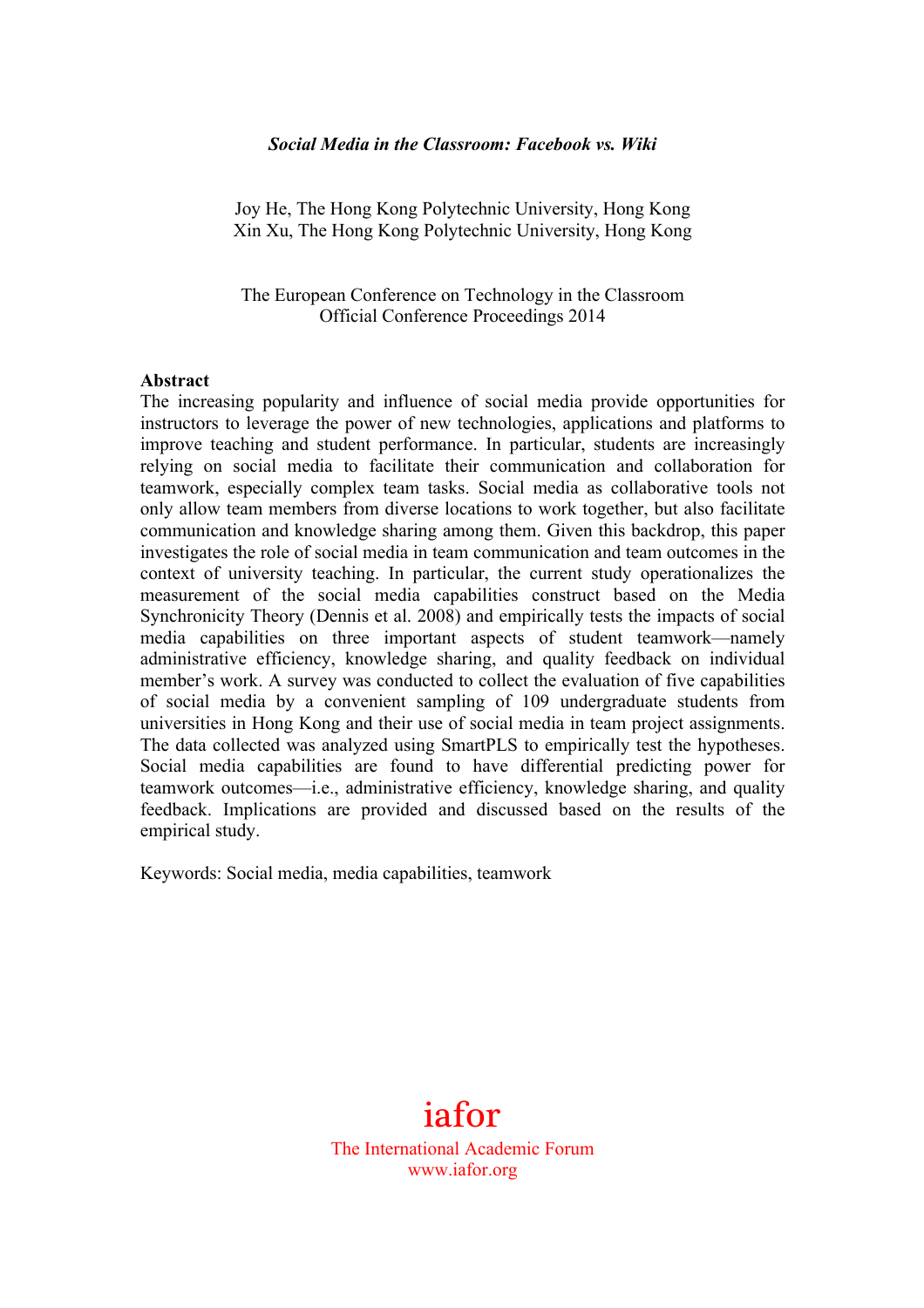# **Introduction**

Undoubtedly, social media have been revolutionizing people's ways of communicating and interacting with others (Aral et al. 2013). Till June 2013, the largest social networking site - Facebook has 1.11 billion users and 665 million daily active users; LinkedIn has 255 million users; WhatsApp has 200 million users; Skype has 280 million users; Youtube has 1 billion users and 4 billion views per day; Instagram has 100 million users and 4 billion photos; and Dropbox has over 100 million users and 1 billion files uploaded daily (Smith 2013). And we can reasonably expect that social media continue to expand and grow in various forms.

The increasing popularity and influence of social media provide a new set of opportunities for firms to leverage the power of new technologies, applications and platforms. Though the impacts of social media on firm's marketing performance have gained relatively great research interests among scholars (Aral et al. 2013), it yet is an untouched question that how virtual teams can benefit from social media. Contemporary firms are increasingly relying on virtual teams, whose members communicate and collaborate virtually, to accomplish complex tasks (Kanawattanachai and Yoo 2007). The advancement of information and communication technology (ICT) allows team members from diverse locations to work together for shared team tasks. Concerning the increasing adoption of social media within teams as collaborative tools to facilitate communication and knowledge sharing, among young people and virtual teams in particular, this paper starts from operationalization of media capabilities (based on the Media Synchronicity Theory, Dennis et al. 2008) and empirically tests the impact of social media capabilities on three important aspects of teamwork: administrative efficiency, knowledge sharing, and quality feedback on individual member's work.

# **Literature Review**

The capabilities of media were firstly documented by the Media Richness Theory (MRT), which argues that media differ in richness: the ability to process many different amounts of and types of information that changes understanding within a time period (Daft and Lengel 1986). According to Daft and Lengel (1986), the richness (or the information carrying capacity) of a medium is increased by the extent to which the medium meets four criteria: 1) the ability to facilitate immediate feedback, 2) the ability to support simultaneous transmissions of multiple cues (both verbal and nonverbal cues), 3) the ability to convey a message in multiple language types (in written, verbally or visually), and 4) the ability to convey personal feelings and emotions. Face-to-face (F2F) communication is the richest medium, while social media, as a form of computer-mediated communication (CMC), capable of providing slower responses (specific comments or information may be ignored completely or not be responded in a timely manner) and supporting fewer cues (e.g., no physical cues) are leaner.

Based on MRT, Dennis et al. (2008) proposed the Media Synchronicity Theory (MST) and further identified five capabilities of media (transmission velocity, parallelism, symbol sets, rehearsability, and reprocessability) that may affect information transmission and processing. Transmission velocity is the speed at which a medium can transmit a message to recipients. Media high in transmission velocity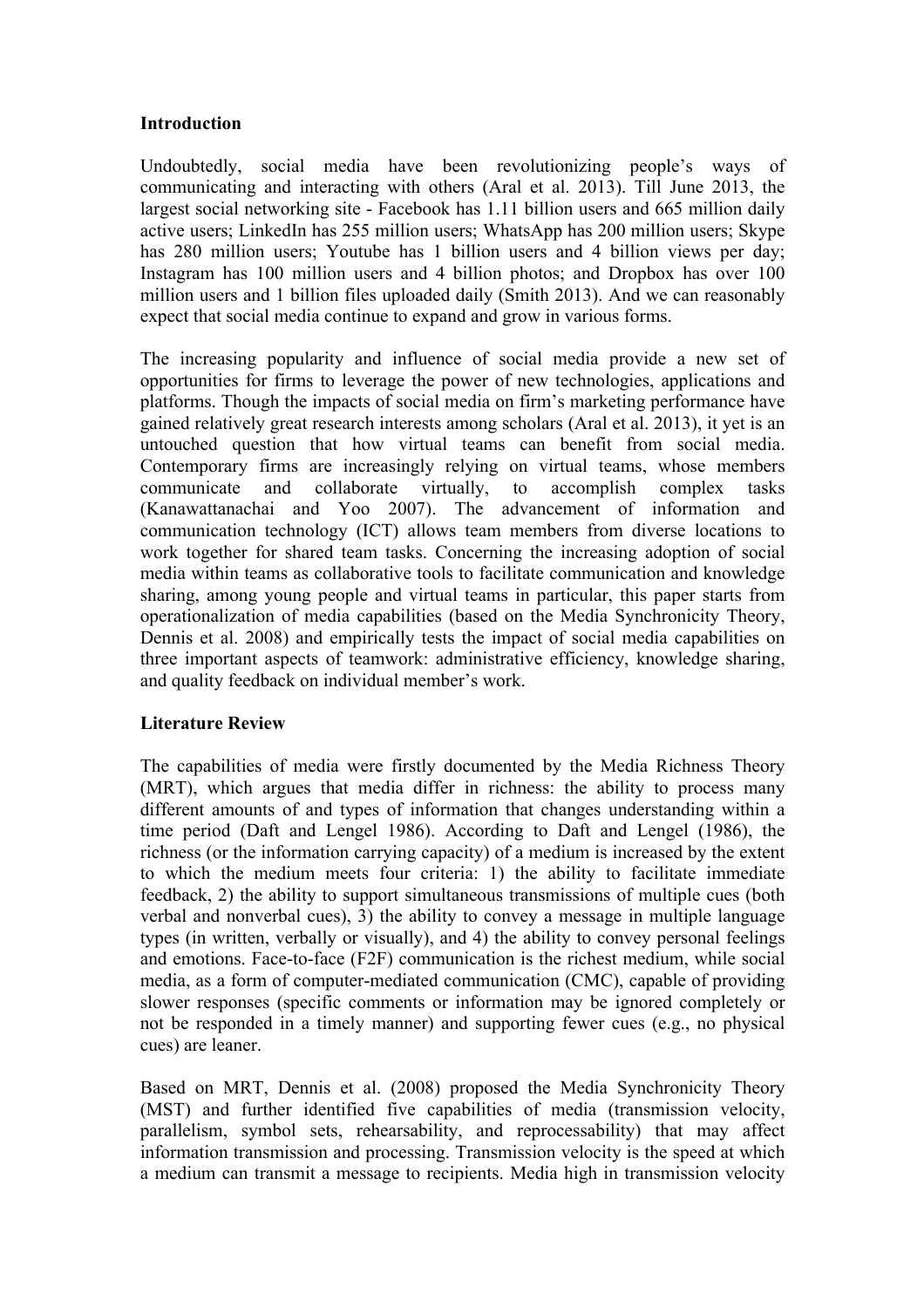enable messages to reach recipients as soon as they are sent, thereby allowing fast responses (Dennis et al. 2008). Parallelism is the number of concurrent transmissions that can effectively take place over the medium. High-parallelism media allow simultaneous sending and receipt of messages to and from multiple parties (multidirectional communication and multiparty transmissions) and increase the number of concurrent conversations (Dennis et al. 2008). Symbol sets are the number of ways in which a medium can support to encode information for communication. Media that are low in symbol sets are considered to be low in social presence (Short et al. 1976). Low social presence may reduce satisfaction of the communication and interactivity, limiting the sharing of knowledge and experience among colleagues. Rehearsability is the extent to which senders can rehearse and fine tune messages before sending. Media that support rehearsability allow messages to be better crafted and reasoned (Maruping and Agarwal 2004), therefore ensure the intended meanings are expressed precisely (Dennis et al. 2008). Reprocessability is the extent to which participants can reexamine or reprocess previously sent content either within the communication event or at a later time. Media that support rehearsability allow recipients to spend more time on decoding messages by revisiting prior messages for better understanding and additional consideration, as well as provide a memory that can remind participants on their early discussion contents and help new participants to understand past activities (Dennis et al. 2008).

#### **Research Hypotheses**

#### **Social Media Capabilities and Administrative Efficiency**

Teamwork involves miscellaneous administrative communication such as arranging meetings or announcing. Extensive team communication and coordination for performing a task consume the team members considerable time and efforts and cognitive resources. Administrative efficiency refers to the ability to support easy, convenient and efficient handling of administrative issues. Administrative issues can be communicated to all via social media quickly (fast transmission velocity) and in parallel (high parallelism). Thus, all recipients can respond immediately. Concerning their fast transmission velocity and high parallelism, and relative lean in media richness, social media are suitable for efficient handling of administrative issues (nonequivocal, analyzable, task-oriented tasks) which involve interchanging of clear messages and discussion over simple topics. Therefore,

*Hypothesis 1a (H1a): Using social media high in transmission velocity has a positive impact on administrative efficiency.*

*Hypothesis 1b (H1b): Using social media high in parallelism has a positive impact on administrative efficiency.*

## **Social Media Capabilities and Knowledge Sharing**

Teamwork frequently demands its members sharing task-related information and knowledge. Social media have been proven to be superefficient in disseminating information (Jue et al. 2010). Knowledge sharing has two forms: knowledge donating and knowledge collecting. Knowledge donating is a process of actively communicating to others what an individual knows, while knowledge collecting is a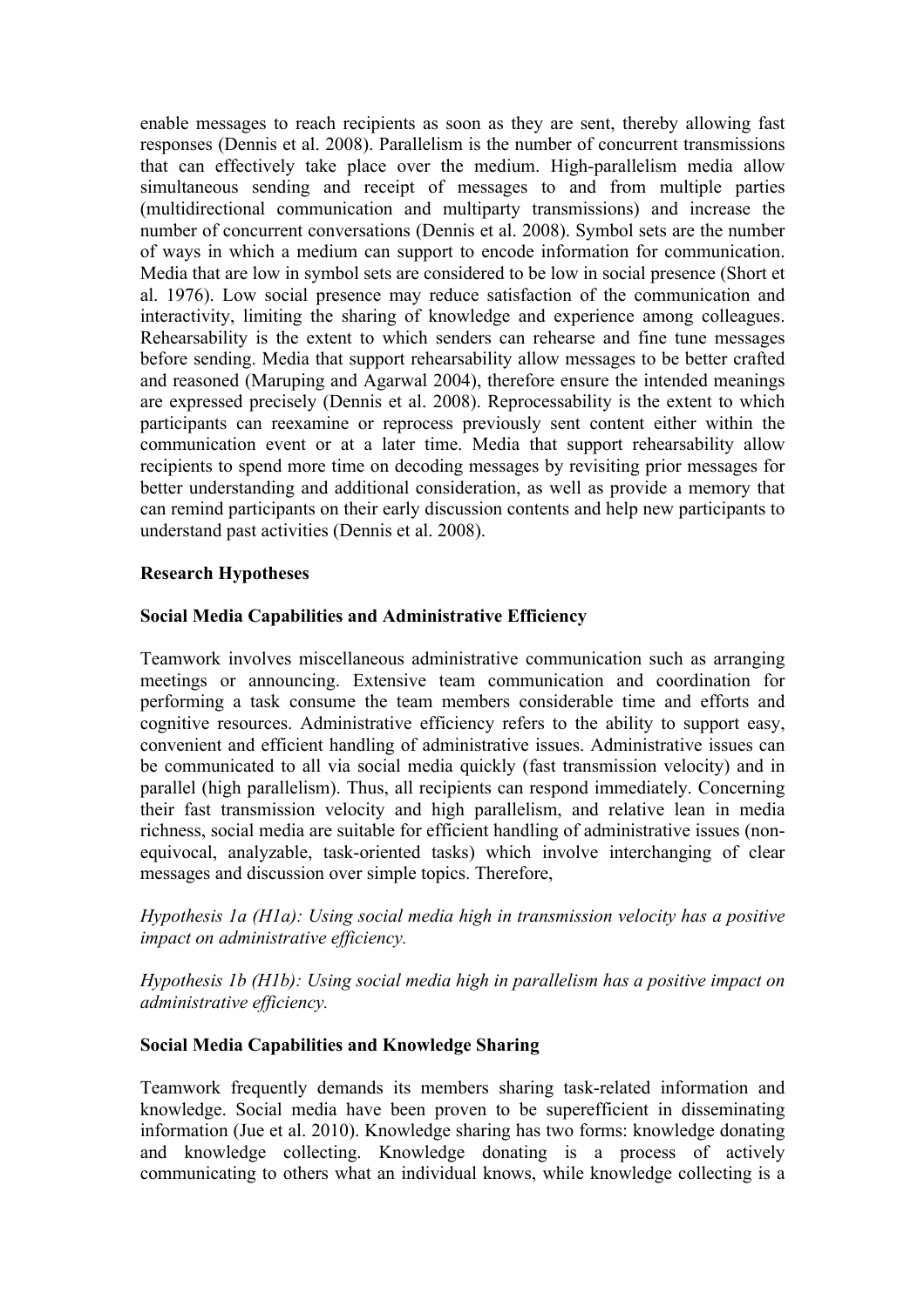process of actively consulting others to learn what they know (Hooff and Weenen 2004). Social media, as ICTs, offer unique opportunities for virtual teams to overcome time and space barriers by allowing dispersed team members to communicate and collaborate online, and improve access to information. The value of ICTs for knowledge sharing, however, is generally considered limited because it does not give attention to when and how quality of knowledge sharing will be enhanced (Hendriks 1999). Social media users cannot communicate in physical ways (e.g., a handshake or a gentle touch), and can only use limited visual (limited set of emoticons) and verbal cues. They usually communicate using written, digital symbols like words, images and videos. Also, social media can hardly support simultaneous transmissions of multiple cues. Being low in symbol sets, social media are low in social presence (Short et al. 1976). We argue that low social presence may discourage participation and conversation, thereby discouraging group members to share their knowledge with others to collectively contribute to the group knowledge construction. Therefore,

# *Hypothesis 2a (H2a): Using social media low in symbol sets has a negative impact on knowledge sharing.*

Social media's high parallelism facilitates knowledge sharing by extending people's reach to a wider network for knowledge sharing (Jue et al. 2010). Previously, people who were not close to a project may not have been aware that they could contribute. Social media such as social networking sites, forums and wikis enable these individuals to offer their ideas and experiences (knowledge donating) when the project team signals the need for assistance. High parallelism enables signaling for assistance (knowledge collecting) to a wide pool of knowledge community in parallel. Therefore,

# *Hypothesis 2b (H2b): Using social media high in parallelism has a positive impact on knowledge sharing.*

# **Social Media Capabilities and Quality Feedback**

Quality feedback refers to consistent, informative and useful feedback that helps recipients to improve performance (Steelman et al. 2004; Watts 2007). In social media where communication is not necessarily in real time, the chance to contemplate or edit a message prior to sending it is high. Social media also maintain a record of all communications for reference. Social media's high rehearsability and reprocessability facilitate quality feedback. High rehearsability enables the sender to ensure that the intended meaning of the message is expressed precisely, thereby improving the subsequent decoding and information processing of the recipient (Dennis et al. 2008). High reprocessability provides the recipient opportunities for offline deliberation and reflection after the interaction (Maruping and Agarwal 2004) in order to develop better understanding and for additional consideration (Dennis et al. 2008). Since social media possess the capabilities that make the messages more rigorously deliberated and better crafted, users are more likely to receive consistent, informative and useful feedback on this platform. Therefore,

*Hypothesis 3a (H3a): Using social media high in rehearsability has a positive impact on quality feedback.*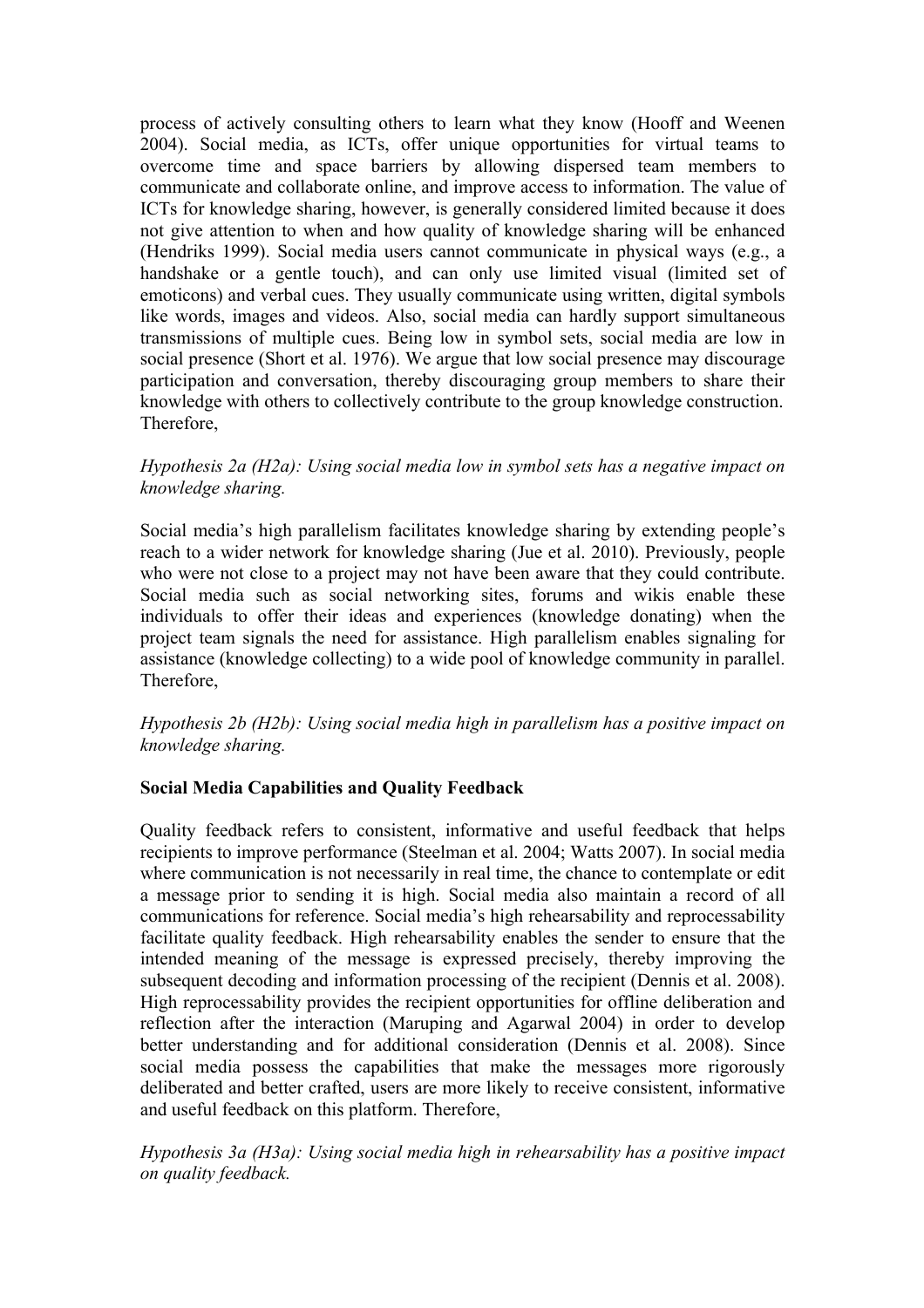*Hypothesis 3b (H3b): Using social media high in reprocessability has a positive impact on quality feedback.*

# **Methodology**

A survey was conducted to collect the evaluation of five capabilities of social media by university students and their use of social media in doing group assignments. A convenient sampling of total 109 undergraduate students and fresh graduates (50 females and 59 males) from 7 universities in Hong Kong completed the questionnaire. Data collected from the survey was then analyzed to empirically test the hypotheses using SPSS.

The items measuring five media capabilities were self-developed based on the conceptual definitions and arguments by Dennis et al. (2008). The card sorting technique (Moore and Benbasat, 1991) was employed to develop the measurement instrument in a scientific way. Since there is no available measure capturing administrative efficiency, we self-developed a set of 5-item instrument following the same procedure. Validated survey items from prior studies were adopted to measure knowledge sharing (Hooff and Weenen 2004) and quality feedback (Watts 2007). Besides the common demographic factors, i.e., age, gender, year of study, faculty, we also controlled the frequency of using social media for teamwork (Cao et al. 2012), perceived level of familiarity with teammates (Janssen et al. 2009), task interdependence (Kirkman et al. 2004), and online communication self-efficacy (Lin and Overbaugh 2009). A full list of survey items are reported in Appendix A. All questions were rated using a five-point Likert scale  $(1 -$  strongly disagree,  $5 =$ strongly agree).

# **Results**

The self-developed constructs showed satisfactory reliability in terms of Cronbach's alpha: transmission velocity (.832), parallelism (.864), symbol sets (.894), rehearsability (.873), and reprocessability (.863), and administrative efficiency (.833).

In the questionnaire, we asked the respondents to indicate a certain type of medium that they most frequently used for teamwork and to answer following questions regarding that particular medium. That created a chance for us to further understand whether different social media tools differ in their capabilities. Facebook (frequency = 39; 35.8%) and WhatsApp (frequency  $= 56$ ; 51.4%) were the two major social media tools that the study population frequently used for doing their group assignments. As a result, we analyzed the data using three sub-sets: overall social media use (1), Facebook users (2), and WhatsApp (3). Table 1 presents the mean values of the five media capabilities of the three sub-sets. Results of the t-test showed that Facebook possessed significantly lower level of symbol sets (Sig. < .05) and higher level of rehearsability (Sig.  $\leq$  .05) than Whatsapp's. Table 2 summarizes the results of linear regression tests to check for significant relationships of media capabilities on workrelated outcomes.

Frequency of using social media is positively associated with administrative efficiency for the general sample (B=.200) and Facebook users (B=.282), but not for WhatsApp group. Task interdependence is also positively associated with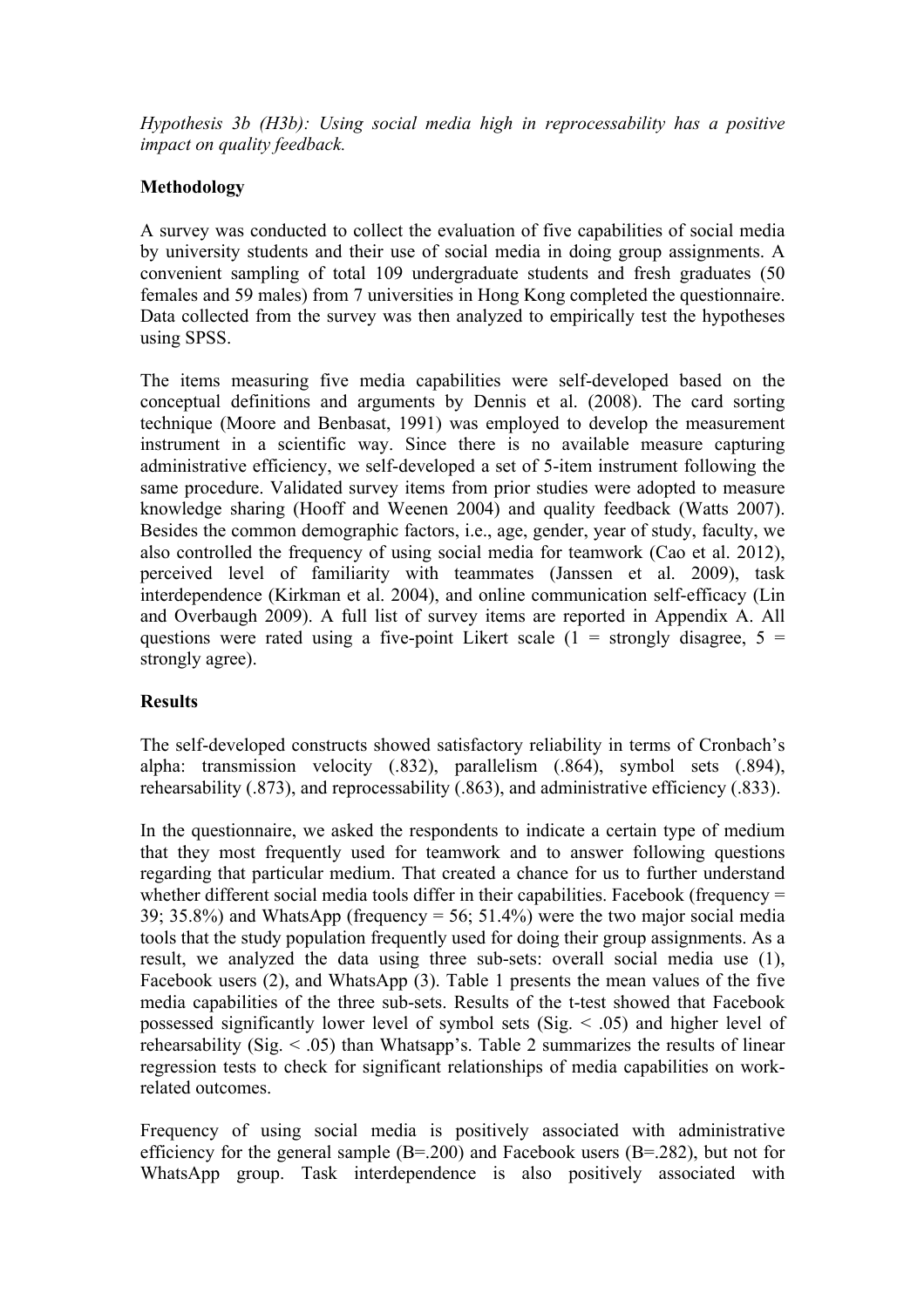administrative efficiency for Facebook users (B=.288). Self-efficacy for online communication is positively associated with administrative efficiency for the general sample (B=.209) and WhatsApp group (B=.290), but not for Facebook users. Selfefficacy is also positively associated with knowledge sharing and quality feedback for the general sample (B=.293 and .366 respectively), Facebook users (B=.364 and .447 respectively) and WhatsApp group (B=.270 and .322 respectively).

| Table 1. Mean values of the five media capabilities |  |  |  |  |  |
|-----------------------------------------------------|--|--|--|--|--|
|-----------------------------------------------------|--|--|--|--|--|

| TAOIA T'IIRMII TAIMAD OI MIA IITA IIIAMIN AMDAOIIINAD |     |                              |             |             |                |                  |
|-------------------------------------------------------|-----|------------------------------|-------------|-------------|----------------|------------------|
| Sample Set                                            |     | <b>Transmission Velocity</b> | Parallelism | Symbol Sets | Rehearsability | Reprocessability |
| 1. Social media                                       | 109 | 4.1216                       | 4 4 5 4 1   | 2.8647      | 3 7 1 1 0      | 4.0206           |
| 2. Facebook                                           |     | 4.0385                       | 44103       | 2.6538      | 3.8910         | 4.0256           |
| 3. WhatsApp                                           | 56  | 4.2009                       | 4.5089      | 3.1205      | 3.5580         | 4.0000           |

| Sample Set                         |                |       | Social media |       | Facebook |       | WhatsApp     |  |
|------------------------------------|----------------|-------|--------------|-------|----------|-------|--------------|--|
| Independent variables              | Dependable     | $R^2$ | Signific     | $R^2$ | Signific | $R^2$ | Significance |  |
|                                    | variables      |       | ance         |       | ance     |       |              |  |
| H1a: Transmission Velocity         | Administrative | .390  |              | .632  |          | .307  |              |  |
| H <sub>1</sub> b: Parallelism      | Efficiency     |       | $.208**$     |       | $.412**$ |       |              |  |
| H <sub>2</sub> a: Symbol Sets      | Knowledge      | .413  |              | .599  |          | .405  | .126, p<1    |  |
| H <sub>2</sub> b: Parallelism      | Sharing        |       | $.200***$    |       | $.259*$  |       |              |  |
| H <sub>3</sub> a: Rehearsability   | Quality        | .340  |              | .480  | $-.247*$ | 375   |              |  |
| H <sub>3</sub> b: Reprocessability | Feedback       |       | $.222**$     |       | $.306*$  |       | $.205*$      |  |

Table 2. Summary of hypothesis testing results

\*\*\*p<.001. \*\*p<.01. \*p<.05.

#### **Discussions**

The results showed that transmission velocity did not influence administrative efficiency (H1a unsupported), while parallelism was found to have a positive effect on administrative efficiency (H1b supported). Despite of its high transmission velocity capability, social media do not guarantee immediate responses from the recipients because users may intentionally (e.g., to take time for deliberation or being uncooperative) or unintentionally (e.g., being unaware of the requests to respond because they are temporarily absorbed in other tasks or disconnected from internet access) respond later. These may explain why social media's high transmission velocity did not contribute to administrative efficiency.

Parallelism was positively associated with administrative efficiency (H1b supported). Results obtained from WhatsApp subset, however, did not support. This may be explained by the physical limitation of smart phones (WhatsApp is run on smart phones). Despite of possessing similar high level of parallelism as of Facebook, the smaller screen size of smart phones limited WhatsApp users to open multiple conversation windows concurrently. By contrast, Facebook, can be and is often accessed using computers with larger displays, enables users to open multiple conversation windows simultaneously and communicate with multiple parties concurrently without switching back and forth between conversations.

The results indicated that symbol sets did not influence knowledge sharing (H2a unsupported), while parallelism was found to have a positive effect on knowledge sharing (H2b supported). Prior studies argue that social media are objectively lower in social presence (Short et al.1976), thereby reducing the level of interactions and the number of contributions and discouraging group members to share their knowledge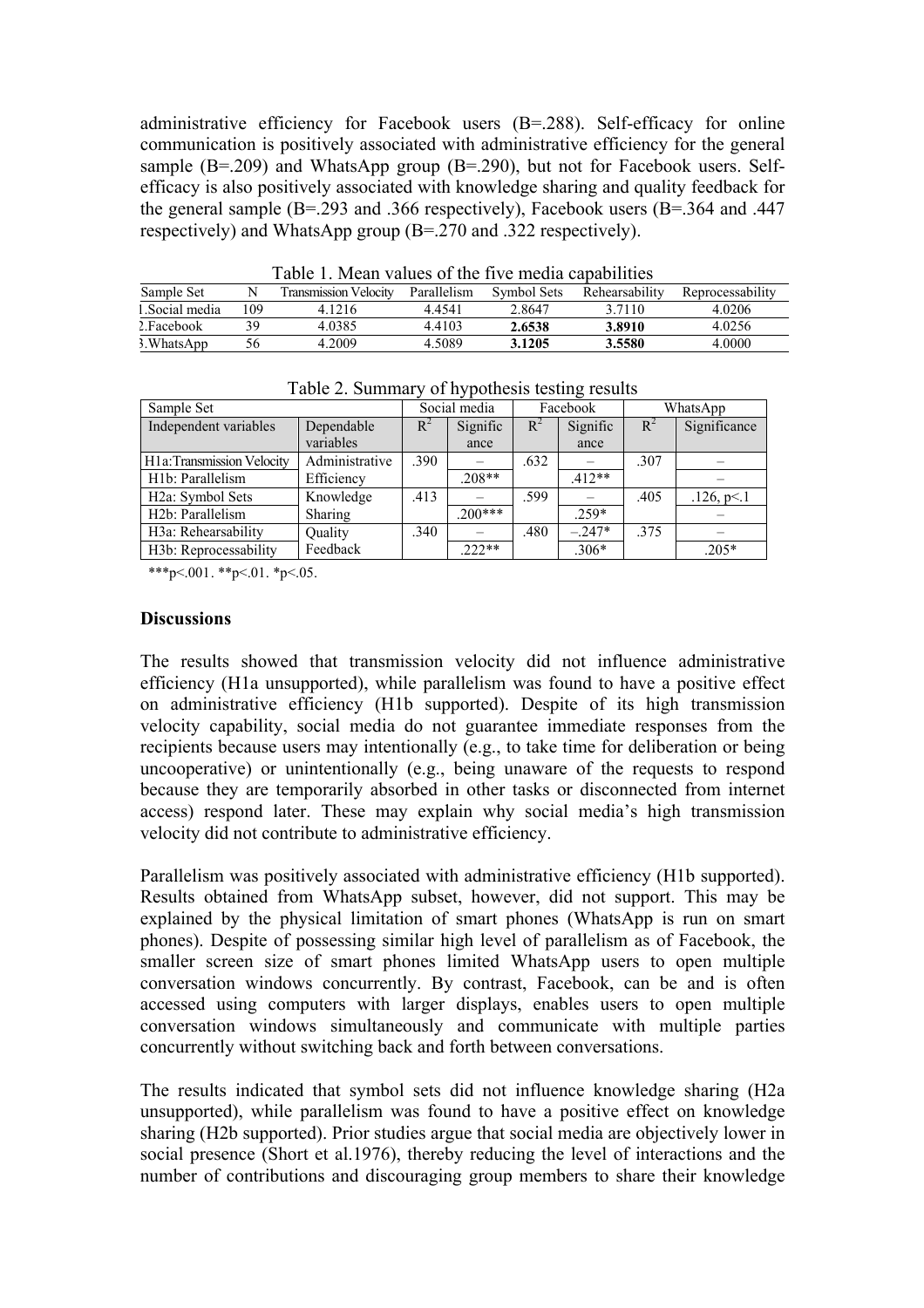with others to collectively contribute to group knowledge construction (the "why" care" or "why bother" problems due to perceived low social presence by virtual teams). Results obtained in this study, however, revealed that social media were not always perceived as low in social presence, and thus, supporting the arguments of another stream of researches: subjective qualities of social presence are influential to actual experience of social presence (Swan and Shih 2005). The sample of this survey was university students who were familiar with ICT and experienced in online communication. Their interactions through social media were often loaded with social interchange. Also, social media support exchanging of multiple cues by providing a variety of emoticons for users to express facial expressions and supporting transmission of multimedia files to convey verbal and visual cues. Social media are not perceived as low in social presence when taking these subjective characteristics of social media into consideration. These may explain despite of its objectively low in social presence, social media did not discourage knowledge sharing.

The results supported that parallelism was positively associated with knowledge sharing (H2b). This demonstrates that social media's high parallelism extends people's reach to a wider knowledge community for knowledge sharing. Results obtained from sample set on WhatsApp, however, did not support - parallelism did not influence knowledge sharing. This may be explained by the limited actual experience of parallelism on WhatsApp (similar to hypothesis 1b). Since there was no relationship between parallelism and knowledge sharing on WhatsApp samples, knowledge sharing had to rely on another capability - symbol sets (H2a). Also, WhatsApp possessed markedly higher level of symbol sets (mean value of 3.12) than that of Facebook (mean value of 2.65) as users generally use it more often for daily social interactions and it offers a wider variety of emoticons. WhatsApp, therefore, enjoys higher level of social presence which increases the level of interactions and encourages group members to share their ideas and collaborate with others to contribute to group knowledge construction. Therefore, symbol sets was found to be contributive to knowledge sharing.

The results showed that rehearsability did not influence quality feedback (H3a unsupported), while reprocessability was found to have a positive effect on knowledge sharing (H3b supported). Although social media allow users to rehearse and perfect messages before sending them, social media users may decide not to do so. The decision to rehearse and fine tune messages or not depends on the recipients, both in terms of size and formality of the group. If the group is large in size and/or the group context is more formal, people tend to carefully rehearse and fine tune messages before sending them to ensure that messages are complete, grammar- and syntax-free and precise. People have a tendency to better behave when interacting with a large group of people and/ or in formal contexts. If the recipients are small, informal group, people tend to be less careful in crafting and fine tuning messages before transmission because the main goal is to respond quickly. Even the messages may be incomplete or with minor errors, as long as they can convey the intended meanings, they are considered to have fulfilled the communication needs. These may explain despite of its high rehearsability capability, social media did not contribute to quality feedback.

Paradoxically, rehearsability was found to have a negative effect on quality feedback on Facebook samples, rejecting hypothesis 3a. This may be explained by the fact that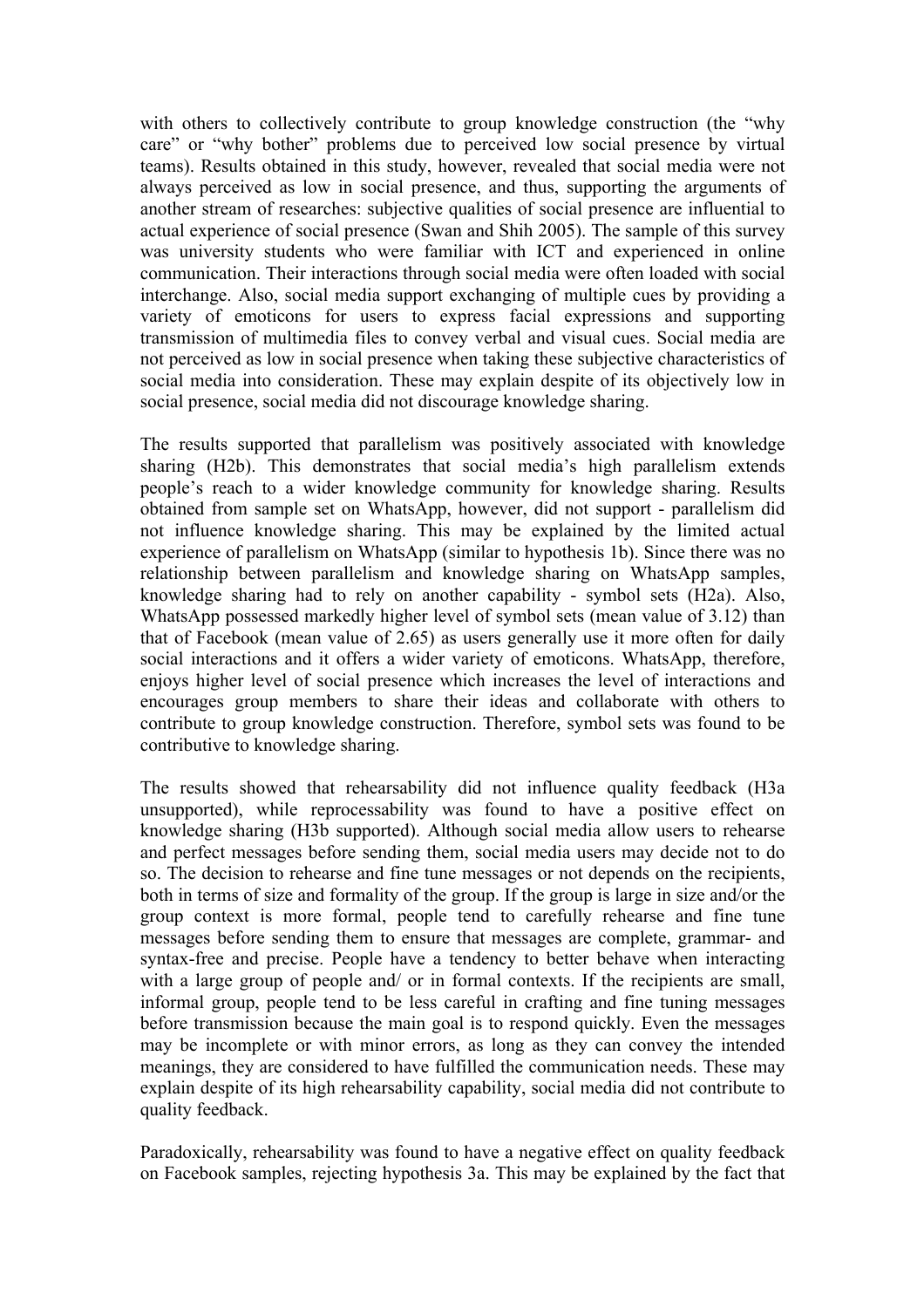people may tend to hide their true and immediate responses after rehearsal and consideration (groupthink). Since Facebook maintains a digital record of all conversations, participants may feel inhibited to voice unusual or conflicting ideas because of higher opportunities for retribution from other team members (Valacich et al. 1994). Groupthink is the "phenomenon in which the norm for consensus overrides the realistic appraisal of alternative courses of action" (Robbins and Judge 2010, p. 331). "Group pressures for conformity deter the group from critically appraising unusual, minority, or unpopular views (Robbins and Judge 2010, p. 330)." Thus, rehearsal may deter group members to voice unusual or unpopular ideas which could be valuable and contributive to better group performance. These may explain despite of its high rehearsability capability, Facebook did not contribute to quality feedback.

The results showed that reprocessability was positively associated with quality feedback (H3b supported). This demonstrates that social media's capability of maintaining a digital record of conversations enables users to revisit previously interactions to spend more time on decoding messages for deliberation, and helps to remind users on previously discussed content, thus, contributing to quality feedback.

The results also indicated that self-efficacy was significant for nearly all hypotheses, except for hypotheses 1a and 1b on Facebook samples. Not surprisingly, respondent's self-efficacy for online communication was important to favorable group outcomes because social media users have to be knowledgeable about the capabilities of social media and be confident that they can make good use of these capabilities to assist them for effective and efficient communication and collaboration within virtual groups. Knowledge of such capabilities is therefore crucial in determining the impact of using social media on teamwork. Competent users can make good use of the capabilities of social media to improve team level information sharing and workrelated outcomes. Thus, self-efficacy for online communication is justified for administrative efficiency, knowledge sharing and quality feedback. At the same time, frequency of using social media for teamwork was found to have a positive effect on administrative efficiency. Prior studies suggest that knowledge of the social media tools (self-efficacy) may be the results of prior usage of these tools (frequency) (Majumdar and Krishna, 2011). Therefore, frequency and self-efficacy were interrelated to contribute to administrative efficiency.

Task interdependence was also found to have a positive effect on administrative efficiency for Facebook users. This may be explained by different usages of different social media tools on teamwork for. Students often use WhatsApps to communicate administrative issues, whereas for Facebook, apart from administrative coordination, students more often use it to share resources and exchange documents with team members. This is because Facebook allows users to attach files to messages. This justified the significant task interdependence association with administrative efficiency on Facebook samples.

#### **Limitations and Future Research**

The major limitation of this study is the sample size of the survey, especially on the investigation of difference(s) in capabilities of different social media tools. There were only 56 and 39 responses on WhatsApp and Facebook respectively which were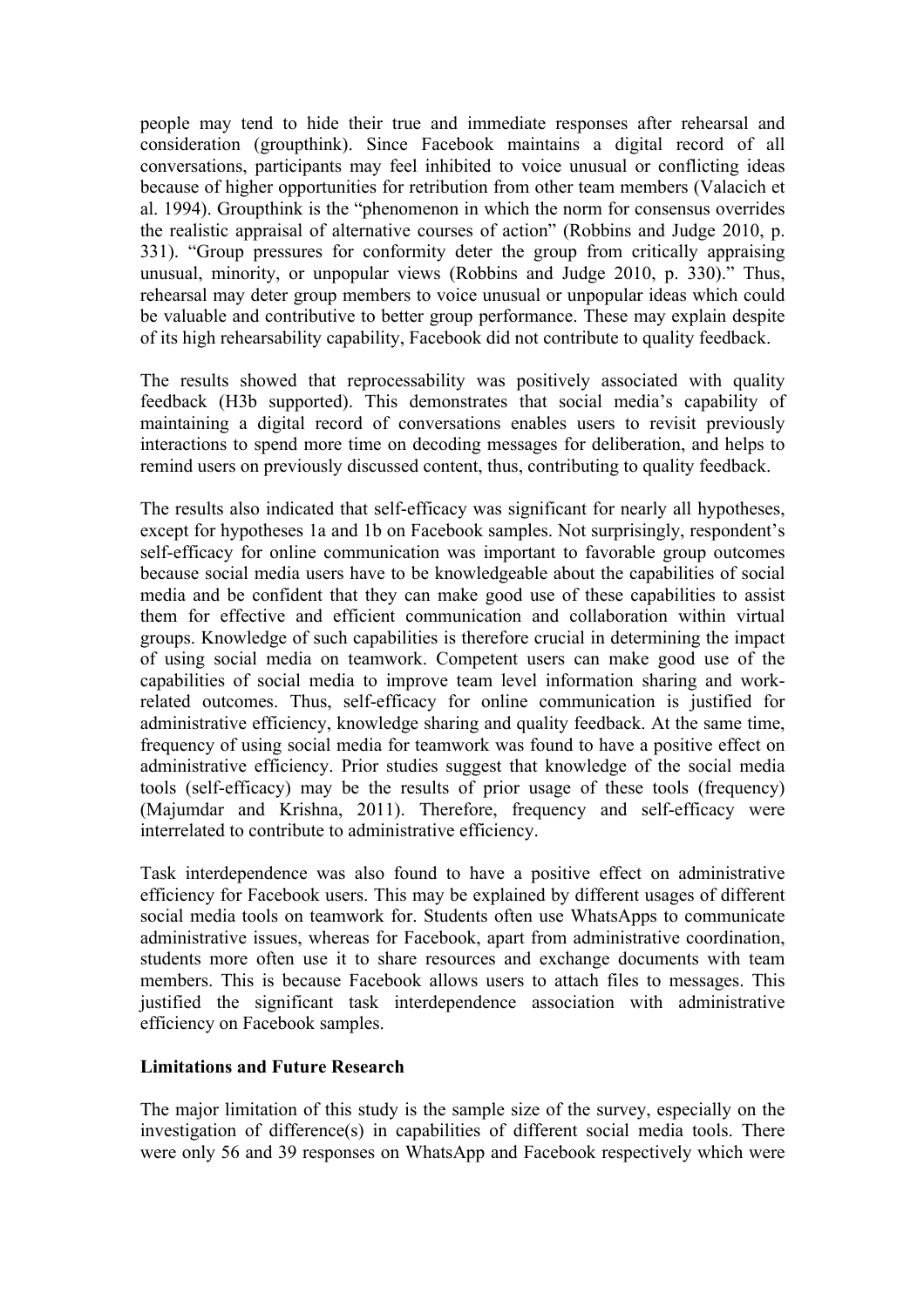insufficient to provide a representative overview of how media capabilities differ across different social media tools.

The results revealed that transmission velocity did not contribute to administrative efficiency. Also, the associations of symbol sets on knowledge sharing (only supported by WhatsApp sub-sample) and rehearsability on quality feedback (only supported by Facebook sub-sample) are considered to be weak. Therefore, future research could investigate other aspects of team level information sharing and workrelated outcomes that transmission velocity may have impact on. Future empirical studies might also further test the associations of symbol sets on knowledge sharing and rehearsability on quality feedback in order to further comprehend the phenomenon. Future research could also investigate the relationship between capabilities of social media and other meaningful outcome variables such as group satisfaction, group well-being, group cohesiveness and so on.

This study investigated the impact of social media capabilities on teamwork using student sample, leaving a need to empirically examine its impact in work contexts in real-world organizations. Also, since it was a self-report study, future research could also collect real data, for example, with the access to the archival history of a group chat from the respondents, future research is able to give objective examination of the link between perception of media capabilities and consequent behaviors.

## **Conclusion**

Based on MST, this study proposed a hypothesized model to investigate which capability (-ies) of social media may impact the team interaction and outcomes. It thus makes several contributions. First, this study developed a set of reliable scales to measures media capabilities. It is the first study, to our knowledge, that empirically evaluates the five capabilities. Our study thus provided a nice ground for future research on social media or other media's impact on various outcomes. Second, this study empirically validated that parallelism of social media had positive impact on both administrative efficiency and knowledge sharing, and reprocessability positively impact quality feedback users can get from social media. These findings serve as a preliminary exploration of social media's influence on teamwork in workplace, thus moving forward the body of knowledge on social media beyond the individual- and firm-level. Third, this study proposed administrative efficiency as one of the important team process variables. It is a new concept emerged from qualitative interviews of sample users of social media. Our results proved that the use of social media can largely improve the efficiency of team coordination. It thus sheds a light on more potential aspects of group work research.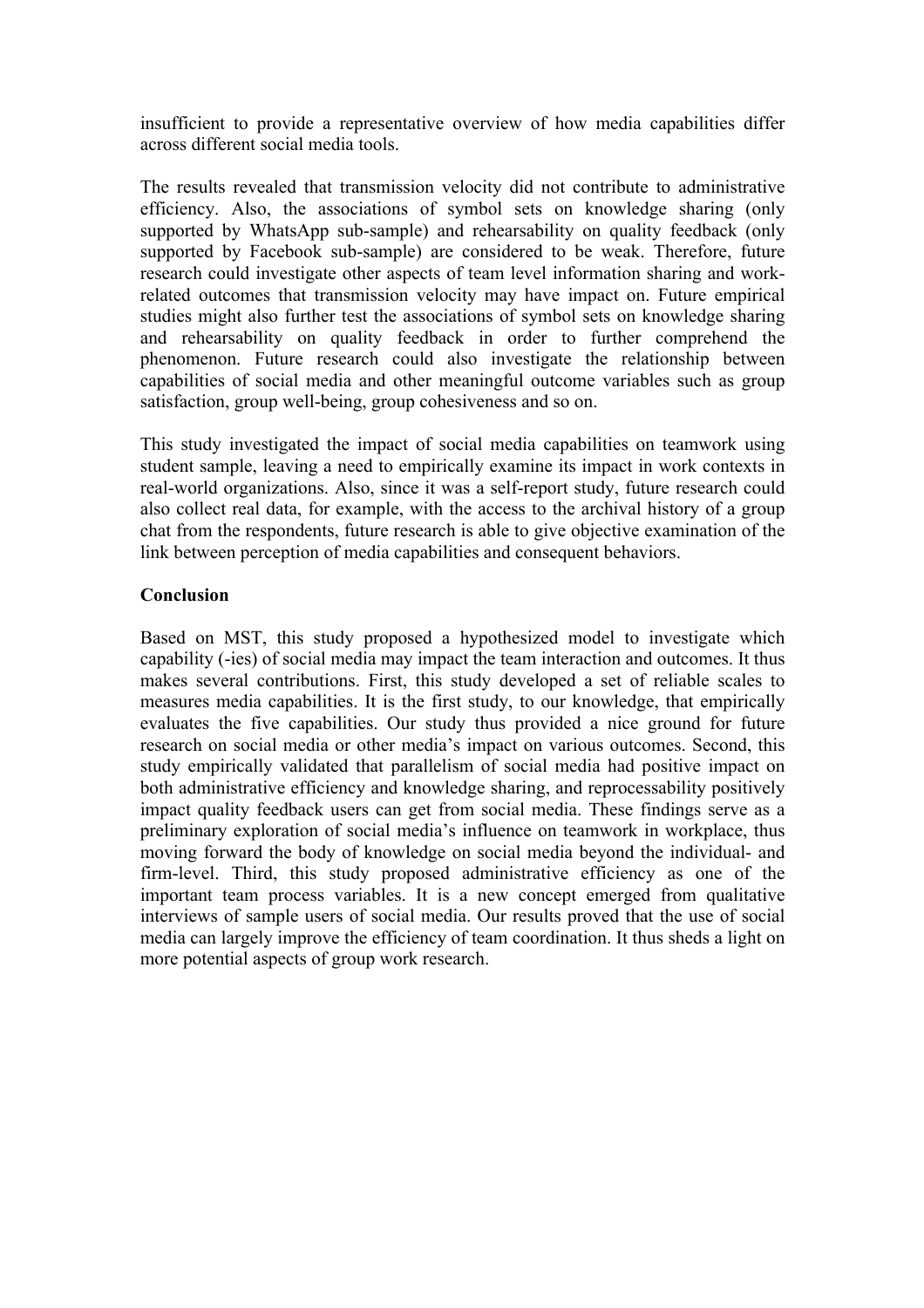#### **References**

Aral, S., Dellarocas, C., & Godes, D. (2013). Introduction to the special issue-social media and business transformation: A framework for research. *Information Systems Research*, *24*(1), 3-13.

Cao, X., Vogel, D. R., Guo, X., Liu, H., & Gu, J. (2012, January). Understanding the influence of social media in the workplace: an integration of media synchronicity and social capital theories. In *System Science (HICSS), 2012 45th Hawaii International Conference on* (pp. 3938-3947). IEEE.

Daft, R. L., & Lengel, R. H. (1986). Organizational information requirements, media richness and structural design. *Management science*, *32*(5), 554-571.

Dennis, A. R., Fuller, R. M., & Valacich, J. S. (2008). Media, tasks, and communication processes: A theory of media synchronicity. *MIS quarterly*,*32*(3), 575-600.

Hendriks, P. (1999). Why share knowledge? The influence of ICT on the motivation for knowledge sharing. *Knowledge and process management*, *6*(2), 91-100.

Janssen, J., Erkens, G., Kirschner, P. A., & Kanselaar, G. (2009). Influence of group member familiarity on online collaborative learning. *Computers in Human Behavior*, *25*(1), 161-170.

Jue, A.L., Marr, J.A., and Kassotakis, M.E. (2010). *Social Media at Work: How Networking Tools Propel Organizational Performance*. San Francisco, CA: Jossey-Bass.

Kirkman, B. L., Rosen, B., Tesluk, P. E., & Gibson, C. B. (2004). The impact of team empowerment on virtual team performance: The moderating role of face-to-face interaction. *Academy of Management Journal*, *47*(2), 175-192.

Lin, S., & Overbaugh, R. C. (2009). Computer-mediated discussion, self-efficacy and gender. *British Journal of Educational Technology*, *40*(6), 999-1013.

Majumdar, A., & Krishna, S. (2011, October). Social computing implications for technology usage and team interactions in virtual teams. In *Collaborative Computing: Networking, Applications and Worksharing (CollaborateCom), 2011 7th International Conference on* (pp. 443-450). IEEE.

Maruping, L. M., & Agarwal, R. (2004). Managing team interpersonal processes through technology: a task-technology fit perspective. *Journal of Applied Psychology*, *89*(6), 975-990.

Moore, G. C., & Benbasat, I. (1991). Development of an instrument to measure the perceptions of adopting an information technology innovation. *Information systems research*, *2*(3), 192-222.